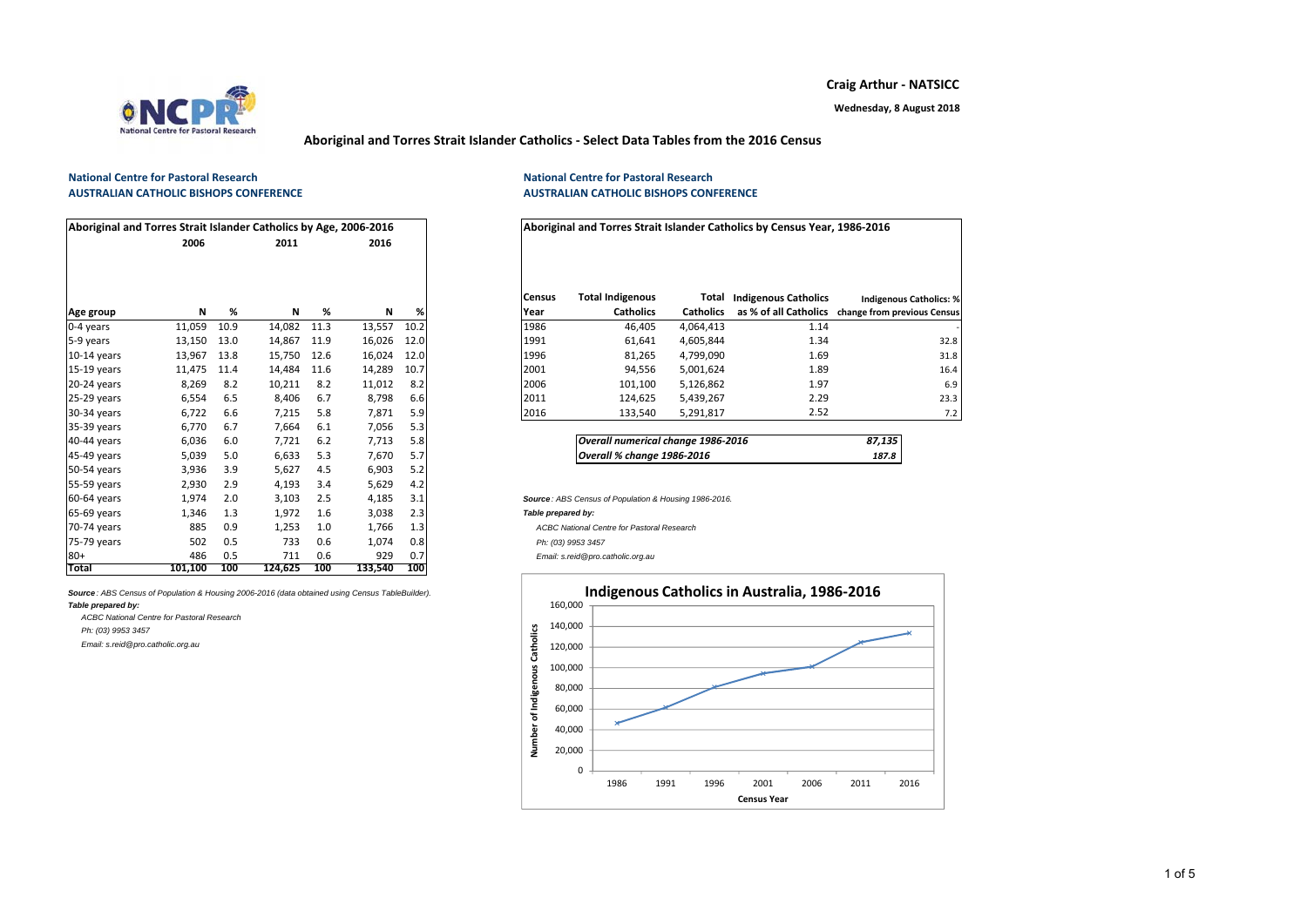### **Age and Sex profiles of Indigenous Catholics and All Catholics, 2016**

|           |           | <b>Indigenous Catholics</b> |                        |
|-----------|-----------|-----------------------------|------------------------|
| Age       | Male      | Female                      | <b>Total Catholics</b> |
| $0 - 4$   | -6,928    | 6,629                       | 13,557                 |
| $5-9$     | -8,159    | 7,867                       | 16,026                 |
| $10 - 14$ | -8,132    | 7,892                       | 16,024                 |
| 15-19     | -7,124    | 7,165                       | 14,289                 |
| $20 - 24$ | $-5,435$  | 5,577                       | 11,012                 |
| $25 - 29$ | $-4,096$  | 4,702                       | 8,798                  |
| 30-34     | $-3,561$  | 4,310                       | 7,871                  |
| 35-39     | $-3,132$  | 3,924                       | 7,056                  |
| 40-44     | $-3,355$  | 4,358                       | 7,713                  |
| 45-49     | $-3,383$  | 4,287                       | 7,670                  |
| 50-54     | $-3,089$  | 3,814                       | 6,903                  |
| 55-59     | $-2,473$  | 3,156                       | 5,629                  |
| 60-64     | $-1,818$  | 2,367                       | 4,185                  |
| 65-69     | $-1,326$  | 1,712                       | 3,038                  |
| 70-74     | -730      | 1,036                       | 1,766                  |
| 75-79     | $-430$    | 644                         | 1,074                  |
| $80+$     | -317      | 612                         | 929                    |
| Total     | $-63,488$ | 70,052                      | 133,540                |



|           | <b>Total Catholic Population</b> |           |                        |  |  |  |  |  |
|-----------|----------------------------------|-----------|------------------------|--|--|--|--|--|
| Age       | Male                             | Female    | <b>Total Catholics</b> |  |  |  |  |  |
| $0 - 4$   | $-156,339$                       | 149,258   | 305,597                |  |  |  |  |  |
| $5-9$     | $-189,543$                       | 182,940   | 372,483                |  |  |  |  |  |
| $10 - 14$ | $-189,089$                       | 181,176   | 370,265                |  |  |  |  |  |
| 15-19     | $-177,253$                       | 172,259   | 349,512                |  |  |  |  |  |
| $20 - 24$ | $-152,521$                       | 157,730   | 310,251                |  |  |  |  |  |
| $25 - 29$ | $-144,559$                       | 164,374   | 308,933                |  |  |  |  |  |
| 30-34     | $-153,601$                       | 176,454   | 330,055                |  |  |  |  |  |
| 35-39     | $-154,700$                       | 175,903   | 330,603                |  |  |  |  |  |
| 40-44     | $-168,976$                       | 190,793   | 359,769                |  |  |  |  |  |
| 45-49     | $-175,829$                       | 199,024   | 374,853                |  |  |  |  |  |
| 50-54     | $-173,651$                       | 194,905   | 368,556                |  |  |  |  |  |
| 55-59     | $-157,238$                       | 181,484   | 338,722                |  |  |  |  |  |
| 60-64     | $-133,992$                       | 159,513   | 293,505                |  |  |  |  |  |
| 65-69     | $-125,846$                       | 148,389   | 274,235                |  |  |  |  |  |
| 70-74     | $-96,423$                        | 112,643   | 209,066                |  |  |  |  |  |
| 75-79     | $-74,505$                        | 89,886    | 164,391                |  |  |  |  |  |
| $80+$     | -91,047                          | 139,981   | 231,028                |  |  |  |  |  |
| Total     | $-2,515,112$                     | 2,776,712 | 5,291,824              |  |  |  |  |  |



*Source : ABS Census of Population & Housing 2016 (data obtained as part of the National Catholic Census Project).*

*Table prepared by:*

*ACBC National Centre for Pastoral Research*

*Ph: (03) 9953 3457 Email: s.reid@pro.catholic.org.au*

2 of 5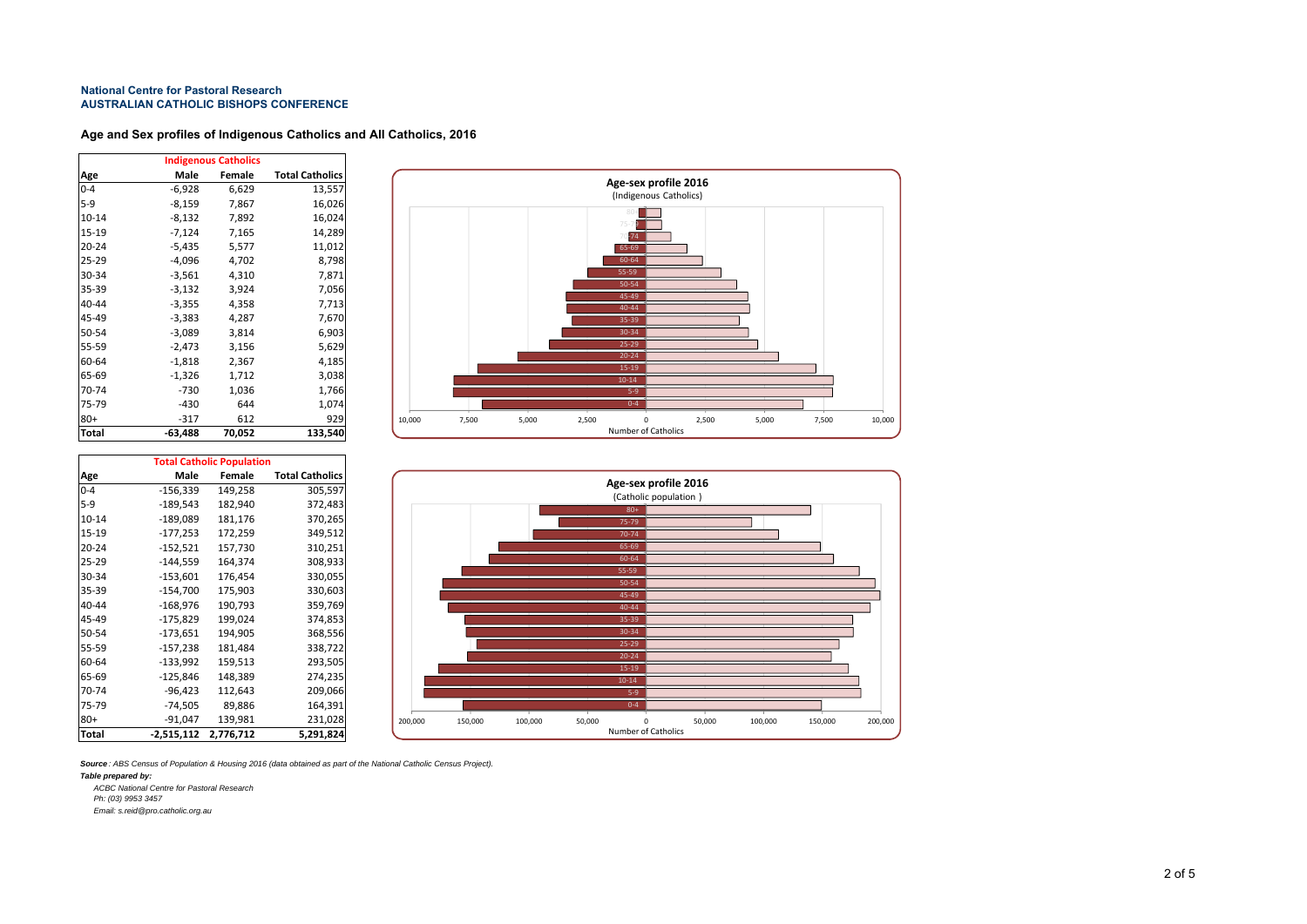# **Religious Affiliation of Indigenous Australians by Diocese, 2016**

|                        | Catholic       |      |         | <b>Other Religious</b><br><b>Affiliation</b> |         | <b>Secular Beliefs &amp; Other</b><br><b>Spiritual Beliefs &amp; No</b><br><b>Religious Affiliation</b> |        | Inadequately<br>described and not<br>stated |         |
|------------------------|----------------|------|---------|----------------------------------------------|---------|---------------------------------------------------------------------------------------------------------|--------|---------------------------------------------|---------|
| <b>Diocese</b>         | N              | $\%$ | N       | %                                            | N       | %                                                                                                       | N      | %                                           | N       |
| Sydney                 | 5,996          | 27.5 | 6,501   | 29.8                                         | 7,306   | 33.5                                                                                                    | 1,996  | 9.2                                         | 21,799  |
| Armidale               | 4,307          | 22.1 | 8,423   | 43.1                                         | 5,783   | 29.6                                                                                                    | 1,011  | 5.2                                         | 19,524  |
| <b>Bathurst</b>        | 5,202          | 26.5 | 7,412   | 37.7                                         | 5,553   | 28.2                                                                                                    | 1,494  | 7.6                                         | 19,661  |
| <b>Broken Bay</b>      | 3,556          | 23.8 | 5,085   | 34.0                                         | 5,630   | 37.7                                                                                                    | 673    | 4.5                                         | 14,944  |
| Lismore                | 5,497          | 21.8 | 8,447   | 33.5                                         | 9,590   | 38.0                                                                                                    | 1,694  | 6.7                                         | 25,228  |
| Maitland-Newcastle     | 7,235          | 21.1 | 12,871  | 37.5                                         | 12,329  | 36.0                                                                                                    | 1,846  | 5.4                                         | 34,281  |
| Parramatta             | 6,718          | 26.9 | 8,024   | 32.2                                         | 8,717   | 35.0                                                                                                    | 1,481  | 5.9                                         | 24,940  |
| Wagga Wagga            | 2,338          | 25.5 | 3,091   | 33.8                                         | 3,047   | 33.3                                                                                                    | 677    | 7.4                                         | 9,153   |
| Wilcannia-Forbes       | 4,087          | 32.1 | 4,171   | 32.7                                         | 3,640   | 28.6                                                                                                    | 848    | 6.7                                         | 12,746  |
| Wollongong             | 5,770          | 23.9 | 8,225   | 34.1                                         | 8,849   | 36.7                                                                                                    | 1,260  | 5.2                                         | 24,104  |
| Canberra & Goulburn    | 4,080          | 25.2 | 4,972   | 30.7                                         | 6,072   | 37.5                                                                                                    | 1,083  | 6.7                                         | 16,207  |
| Melbourne              | 4,963          | 19.0 | 6,163   | 23.6                                         | 12,826  | 49.2                                                                                                    | 2,130  | 8.2                                         | 26,082  |
| <b>Ballarat</b>        | 1,301          | 16.5 | 1,870   | 23.7                                         | 4,254   | 53.9                                                                                                    | 464    | 5.9                                         | 7,889   |
| Sandhurst              | 1,353          | 17.5 | 2,141   | 27.7                                         | 3,744   | 48.5                                                                                                    | 487    | 6.3                                         | 7,725   |
| Sale                   | 884            | 14.8 | 1,647   | 27.5                                         | 3,032   | 50.6                                                                                                    | 427    | 7.1                                         | 5,990   |
| <b>Brisbane</b>        | 15,403         | 18.9 | 27,073  | 33.3                                         | 33,260  | 40.9                                                                                                    | 5,649  | 6.9                                         | 81,385  |
| Cairns                 | 4,738          | 10.6 | 26,266  | 59.0                                         | 9,867   | 22.1                                                                                                    | 3,681  | 8.3                                         | 44,552  |
| Rockhampton            | 5,359          | 23.1 | 8,450   | 36.4                                         | 8,080   | 34.8                                                                                                    | 1,302  | 5.6                                         | 23,191  |
| Toowoomba              | 3,206          | 23.8 | 5,370   | 39.8                                         | 4,258   | 31.5                                                                                                    | 663    | 4.9                                         | 13,497  |
| Townsville             | 6,449          | 27.0 | 8,419   | 35.3                                         | 7,262   | 30.4                                                                                                    | 1,750  | 7.3                                         | 23,880  |
| Adelaide               | 2,720          | 11.8 | 5,884   | 25.5                                         | 12,497  | 54.2                                                                                                    | 1,935  | 8.4                                         | 23,036  |
| Port Pirie             | 890            | 7.5  | 4,523   | 37.9                                         | 4,780   | 40.1                                                                                                    | 1,730  | 14.5                                        | 11,923  |
| Perth                  | 6,838          | 19.3 | 8,814   | 24.9                                         | 15,728  | 44.4                                                                                                    | 4,020  | 11.4                                        | 35,400  |
| <b>Broome</b>          | 5,007          | 33.8 | 5,076   | 34.3                                         | 2,960   | 20.0                                                                                                    | 1,758  | 11.9                                        | 14,801  |
| Bunbury                | 1,248          | 13.0 | 3,114   | 32.4                                         | 4,392   | 45.6                                                                                                    | 869    | 9.0                                         | 9,623   |
| Geraldton              | 3,341          | 20.7 | 4,385   | 27.1                                         | 6,289   | 38.9                                                                                                    | 2,147  | 13.3                                        | 16,162  |
| Hobart                 | 3,705          | 15.7 | 7,065   | 30.0                                         | 11,540  | 49.0                                                                                                    | 1,264  | 5.4                                         | 23,574  |
| Darwin                 | 11,271         | 19.6 | 25,461  | 44.4                                         | 12,480  | 21.7                                                                                                    | 8,192  | 14.3                                        | 57,404  |
| Military Ordinariate   | 59             | 13.1 | 178     | 39.4                                         | 162     | 35.8                                                                                                    | 53     | 11.7                                        | 452     |
| <b>Other Territory</b> | $\overline{7}$ | 25.9 | 5       | 18.5                                         | 10      | 37.0                                                                                                    | 5      | 18.5                                        | 27      |
| <b>Total Australia</b> | 133,528        | 20.6 | 229,126 | 35.3                                         | 233,937 | 36.0                                                                                                    | 52,589 | 8.1                                         | 649,180 |

*Source: ABS Census of Population & Housing 2016 (data obtained as part of the National Catholic Census Project).*

*Table prepared by:*

*ACBC National Centre for Pastoral Research*

*Ph: (03) 9953 3457*

*Email: s.reid@pro.catholic.org.au*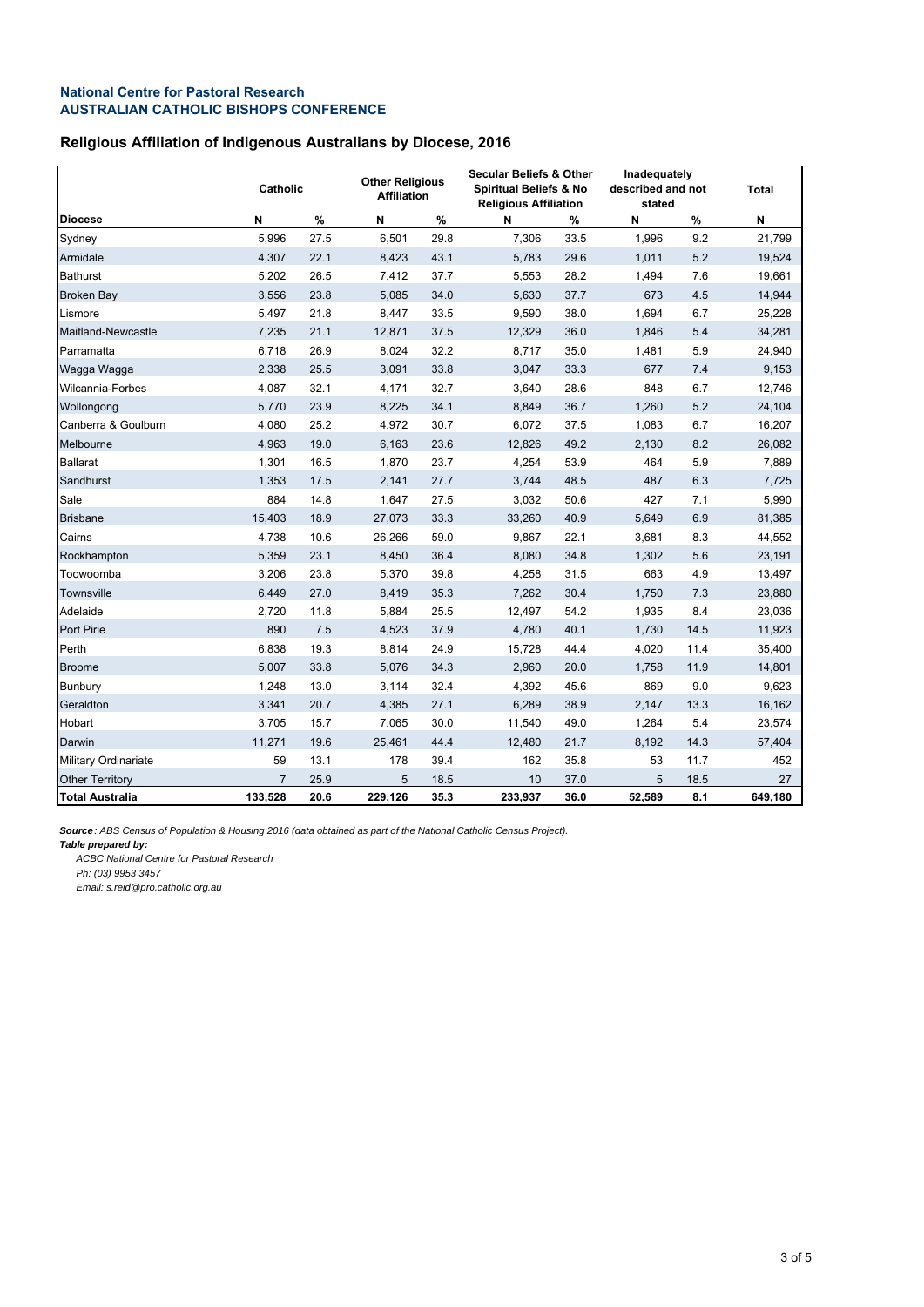# **Indigenous status of Catholics by Diocese, 2016**

|                             | Aboriginal and/or<br><b>Torres Strait Islander</b> |      | Non-Indigenous |      |                | <b>Not stated</b> |           |  |
|-----------------------------|----------------------------------------------------|------|----------------|------|----------------|-------------------|-----------|--|
| <b>Diocese</b>              | N                                                  | %    | N              | $\%$ | N              | $\%$              | N         |  |
| Sydney                      | 5,996                                              | 1.0  | 584,148        | 98.3 | 3,997          | 0.7               | 594,141   |  |
| Armidale                    | 4,307                                              | 10.1 | 37,649         | 88.6 | 541            | 1.3               | 42,497    |  |
| <b>Bathurst</b>             | 5,202                                              | 7.9  | 59,696         | 90.9 | 781            | 1.2               | 65,679    |  |
| <b>Broken Bay</b>           | 3,556                                              | 1.7  | 210,251        | 97.6 | 1,639          | 0.8               | 215,446   |  |
| Lismore                     | 5,497                                              | 5.3  | 97,772         | 93.5 | 1,315          | 1.3               | 104,584   |  |
| Maitland-Newcastle          | 7,235                                              | 4.7  | 145,755        | 94.4 | 1,481          | 1.0               | 154,471   |  |
| Parramatta                  | 6,718                                              | 2.1  | 313,740        | 97.2 | 2,229          | 0.7               | 322,687   |  |
| Wagga Wagga                 | 2,338                                              | 3.9  | 57,657         | 95.0 | 676            | 1.1               | 60,671    |  |
| Wilcannia-Forbes            | 4,087                                              | 14.0 | 24,760         | 84.6 | 414            | 1.4               | 29,261    |  |
| Wollongong                  | 5,770                                              | 3.0  | 182,319        | 96.0 | 1,747          | 0.9               | 189,836   |  |
| Canberra & Goulburn         | 4,080                                              | 2.6  | 149,588        | 96.4 | 1,426          | 0.9               | 155,094   |  |
| Melbourne                   | 4,963                                              | 0.5  | 1,052,330      | 98.6 | 9,735          | 0.9               | 1,067,028 |  |
| <b>Ballarat</b>             | 1,301                                              | 1.4  | 93,095         | 97.3 | 1,300          | 1.4               | 95,696    |  |
| Sandhurst                   | 1,353                                              | 1.5  | 87,707         | 97.2 | 1,130          | 1.3               | 90,190    |  |
| Sale                        | 884                                                | 0.7  | 121,422        | 98.2 | 1,284          | 1.0               | 123,590   |  |
| <b>Brisbane</b>             | 15,403                                             | 2.2  | 687,912        | 97.1 | 5,387          | 0.8               | 708,702   |  |
| Cairns                      | 4,738                                              | 7.8  | 55,559         | 91.1 | 678            | 1.1               | 60,975    |  |
| Rockhampton                 | 5,359                                              | 4.9  | 102,170        | 94.1 | 1,047          | 1.0               | 108,576   |  |
| Toowoomba                   | 3,206                                              | 4.9  | 61,349         | 94.1 | 657            | 1.0               | 65,212    |  |
| Townsville                  | 6,449                                              | 8.2  | 71,790         | 90.9 | 772            | 1.0               | 79,011    |  |
| Adelaide                    | 2,720                                              | 1.0  | 268,890        | 98.1 | 2,519          | 0.9               | 274,129   |  |
| <b>Port Pirie</b>           | 890                                                | 3.3  | 25,851         | 95.5 | 333            | 1.2               | 27,074    |  |
| Perth                       | 6,838                                              | 1.6  | 419,912        | 97.7 | 2,970          | 0.7               | 429,720   |  |
| <b>Broome</b>               | 5,007                                              | 59.1 | 3,375          | 39.8 | 97             | 1.1               | 8,479     |  |
| <b>Bunbury</b>              | 1,248                                              | 1.9  | 62,363         | 97.0 | 686            | 1.1               | 64,297    |  |
| Geraldton                   | 3,341                                              | 12.1 | 23,970         | 86.8 | 289            | 1.0               | 27,600    |  |
| Hobart                      | 3,705                                              | 4.7  | 74,709         | 94.0 | 1,043          | 1.3               | 79,457    |  |
| Darwin                      | 11,271                                             | 25.0 | 33,485         | 74.1 | 405            | 0.9               | 45,161    |  |
| <b>Military Ordinariate</b> | 59                                                 | 2.7  | 2,114          | 96.4 | 21             | 1.0               | 2,194     |  |
| <b>Other Territory</b>      | $\overline{7}$                                     | 1.7  | 398            | 97.3 | $\overline{4}$ | 1.0               | 409       |  |
| <b>Total Australia</b>      | 133,528                                            | 2.5  | 5,111,736      | 96.6 | 46,603         | 0.9               | 5,291,867 |  |

*Source : ABS Census of Population & Housing 2016 (data obtained as part of the National Catholic Census Project).*

*Table prepared by:*

*ACBC National Centre for Pastoral Research Ph: (03) 9953 3457 Email: s.reid@pro.catholic.org.au*